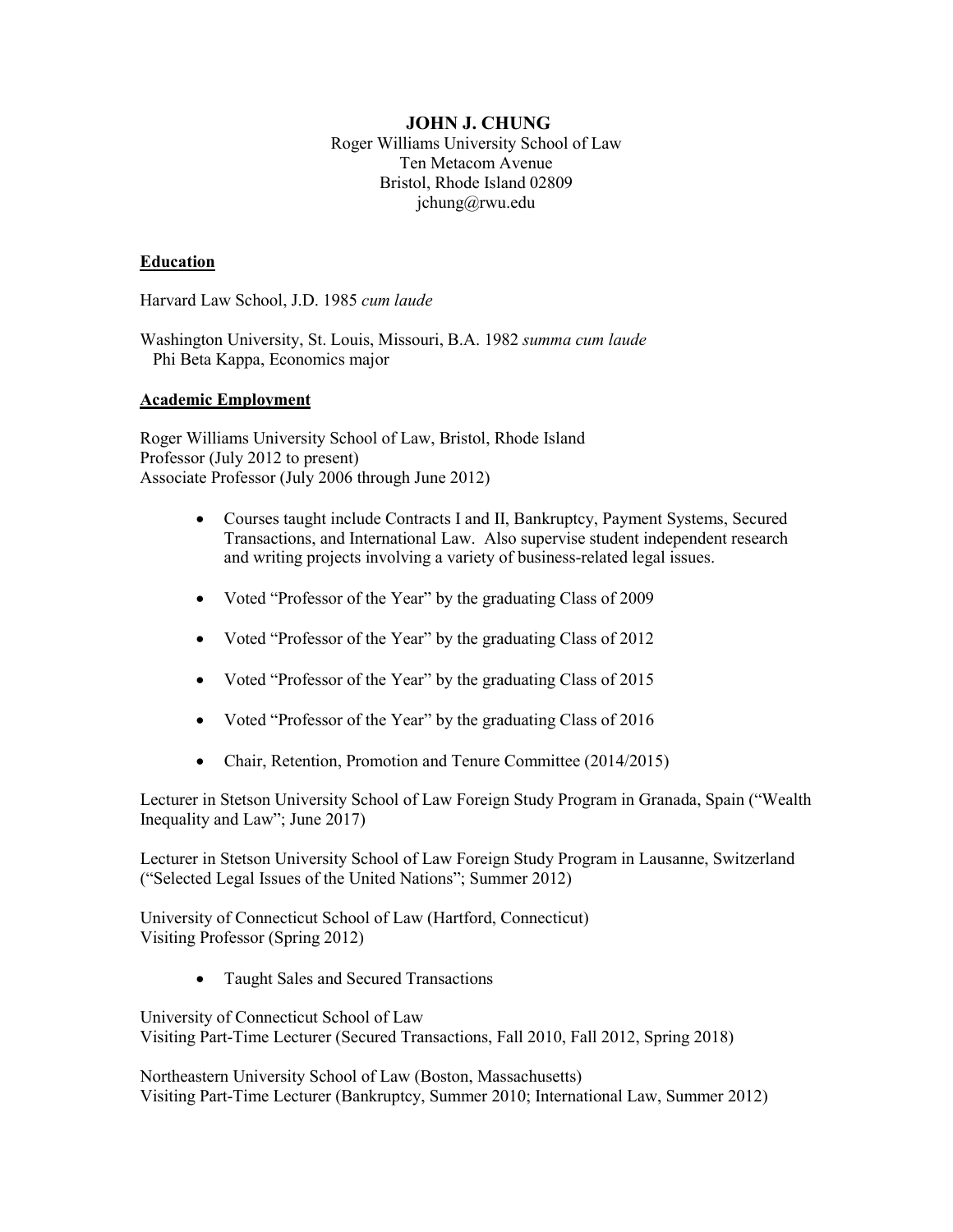# **Law Review Articles**

*Nation-States and their Cyber Operations in Planting of Malware in Other Countries: Is It Legal under International Law?*, 80 U. Pitt. L.Rev. 33 (2018)

*Critical Infrastructure, Cybersecurity, and Market Failure*, 96 Oregon L. Rev. 441 (2018)

*Wealth Inequality as Explained by Quantitative Easing and Law's Inertia,* 85 UMKC L. Rev. 275 (2017)

*The Role of Naval Power in the Development of Customary International Law*, 34 Quinnipiac L.Rev. 39 (2015)

*Twenty Years of Impact: The Role of the Law School's Alumni in Rhode Island History*, 19 Roger Williams U. L.Rev. 679 (2014)(Twentieth Anniversary Edition)

*In re Qimonda AG: The Conflict Between Comity and the Public Policy Exception in Chapter 15 of the Bankruptcy Code*, 32 B.U. Int'l L.J.89 (2014)

*A Fundamental Flaw with UNCITRAL's Approach to Cross-Border Secured Transactions: The Failure To Address Creditor Due Diligence Issues*, 20 Am. Bankr. Inst. L. Rev. 557 (2012)

*Customary International Law as Explained by Status, Instead of Contract*, 37 N.C. J. Int'l L. & Com. Reg. 609 (2012)

*From Feudal Land Contracts to Financial Derivatives: The Treatment of Status through Specific Relief*, 29 Rev. Banking & Fin. L. 107 (2009) [published by Boston University School of Law]

*Money as Simulacrum: The Legal Nature and Reality of Money*, 5 Hastings Bus. L.J. 109 (2009)

- Discussed on the website, The Conglomerate, on June 7, 2008
- Discussed on the website, Concurring Opinions, on July 2, 2008
- Discussed on the website, Balkinization, on February 20, 2009

*Chapter 15 of the Bankruptcy Code and its Implicit Assumptions regarding the Foreign Exchange Market*, 76 Tenn. L. Rev. 67 (2008)

*Promissory Estoppel and the Protection of Interpersonal Trust*, 56 Clev. St. L. Rev. 37 (2008)

*The Retrogressive Flaw of Chapter 15 of the Bankruptcy Code: A Lesson from Maritime Law*, 17 Duke J. Comp. & Int'l L. 253 (2007)

• One of 14 papers selected for discussion at the Roundtable on Cross-Border Resolution of International Financial Firms on November 15, 2010, conducted by the Center for Law & Economic Studies at Columbia Law School

*The New Chapter 15 of the Bankruptcy Code: A Step Toward Erosion of National Sovereignty*, 27 Nw. J. Int'l L. & Bus. 89 (2006)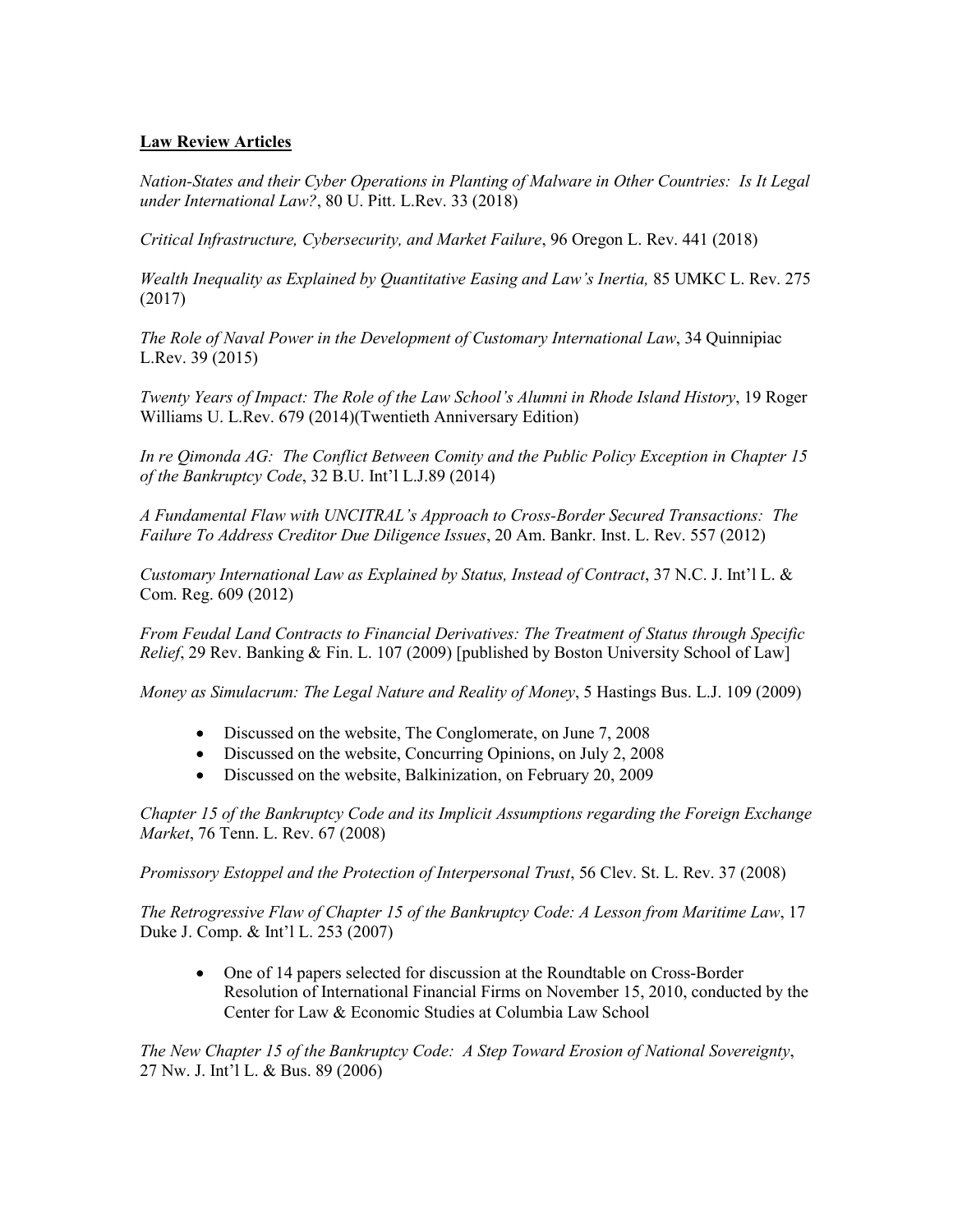• Cited in the "Law Review and Journal Commentaries" of 11 U.S.C.A. § 1501

# *The United Nations Compensation Commission and the Balancing of Rights between Individual Claimants and the Government of Iraq*, 10 U.C.L.A. J. Int'l. L. & Foreign Aff. 141 (2005)

### **Presentations and Media Appearances**

- Quoted in Providence Business News article, "Business Court of Last Resort," (Aug. 25- 31, 2017)(cover story)
- Ouoted in Associated Press article on 38 Studios lawsuit ("Board OK'd 38 Studios" settlement without knowing who'd pay"), March 11, 2016
- Quoted in Providence Business News on 38 Studios lawsuit in July 7, 2014 article
- Quoted in<http://www.cardhub.com/edu/debt-solutions-overview/> (Fall 2013)
- Quoted in [http://www.golocalprov.com/news/new-report-rhode-island-gets-c-for-debt](http://www.golocalprov.com/news/new-report-rhode-island-gets-c-for-debt-protection/)[protection/](http://www.golocalprov.com/news/new-report-rhode-island-gets-c-for-debt-protection/) (October 11, 2013)
- Appeared on Panel, "Should RI Pay 38 Studios Bondholders?", held on June 6, 2013 at the Rhode Island Statehouse
- Ouoted in Providence Journal article on 38 Studios lawsuit in November 2, 2012 front page story
- Interviewed by Rhode Island public radio regarding 38 Studios lawsuit on November 16, 2012
- Testimony before the United States Senate Committee on the Judiciary at its field hearing in Rhode Island on December 4, 2008 on "Credit Cards and Bankruptcy: Opportunities for Reform."

# **Other Professional Employment**

United Nations Compensation Commission ("UNCC"), Geneva, Switzerland Legal Officer, February 2000 to December 2004

The UNCC was formed to process claims and award compensation for losses resulting from Iraq's invasion and occupation of Kuwait in 1990. Duties included the review and administration of claims for construction losses, Kuwaiti corporate losses, and individual losses (the aggregate amount of which exceeded \$1 billion). The work involved the development and application of new international legal guidelines to govern mass claims processing in the context of a new forum to address such claims.

Katten Muchin & Zavis ("KMZ"), Los Angeles, California

Partner, February 1995 to December 1999

Associate, July 1993 to January 1995

My practice involved a wide range of trial, arbitration, and appellate work. A significant area of my practice was the representation of secured creditors (large institutional lenders) in actions to enforce their rights in state and bankruptcy courts against debtors in default. Also handled a wide variety of disputes for major entertainment clients.

Dewey Ballantine, Los Angeles, California Associate, August 1987 to June 1993

Chambers of Senior U.S. District Judge Albert Lee Stephens, Jr., Los Angeles, California Judicial Clerk, May 1986 to June 1987